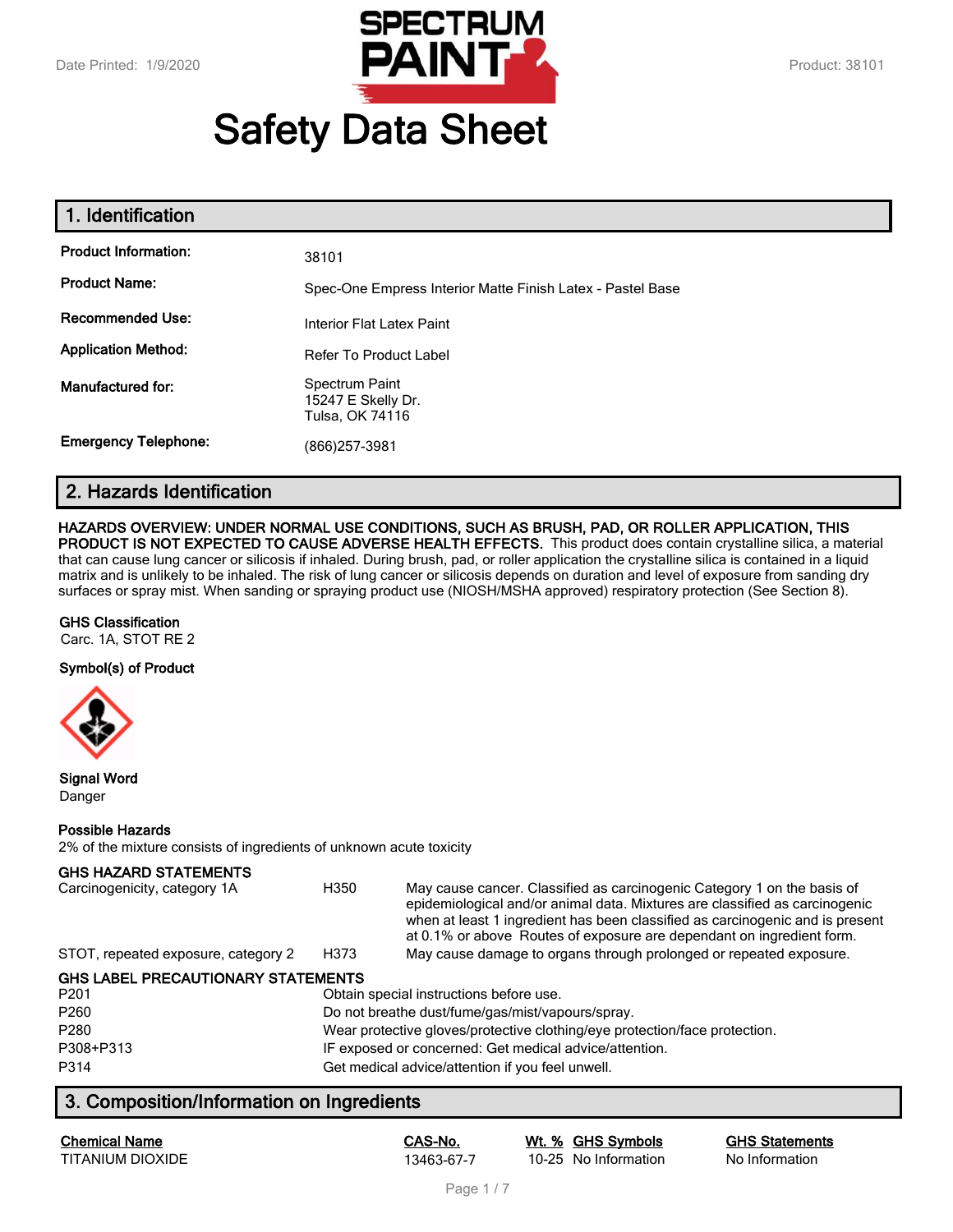| <b>LIMESTONE</b><br>KAOLIN, CALCINED<br>Ceramic materials and wares, chemicals<br>LUBRICATING OILS (petroleum), C15-30,<br>hydrotreated neutral oil-based | 1317-65-3<br>92704-41-1<br>66402-68-4<br>72623-86-0 | 10-25 GHS07<br>2.5-10 GHS07<br>1.0-2.5 No Information<br>0.1-1.0 No Information | H332<br>H332<br>No Information<br>No Information |
|-----------------------------------------------------------------------------------------------------------------------------------------------------------|-----------------------------------------------------|---------------------------------------------------------------------------------|--------------------------------------------------|
| AMMONIUM HYDROXIDE<br>LUBRICATING OILS (petroleum) C20-50,<br>hydrotreated neutral oil-based<br><b>CRYSTALLINE SILICA</b>                                 | 1336-21-6<br>72623-87-1<br>14808-60-7               | 0.1-1.0 GHS05-GHS07<br>0.1-1.0 No Information<br>0.1-1.0 GHS07-GHS08            | H302-314-335<br>No Information<br>H332-350-373   |

The text for GHS Hazard Statements shown above (if any) is given in the "Other information" Section.

# **4. First-aid Measures**



**FIRST AID - INHALATION:** Remove person to fresh air. If signs/symptoms continue, get medical attention.

**FIRST AID - SKIN CONTACT:** WASH WITH SOAP AND WATER. REMOVE CONTAMINATED CLOTHING AND CLEAN BEFORE REUSE.

**FIRST AID - EYE CONTACT:** FLUSH EYES WITH WATER FOR AT LEAST 15 MINUTES. GET MEDICAL HELP IF IRRITATION PERSISTS.

**FIRST AID - INGESTION:** Due to possible aspiration into the lungs, DO NOT induce vomiting if ingested. Have the victim drink 8 to 10 ounces (240 - 300 ml) of water to dilute the material in the stomach. If vomiting occurs naturally, have the victim lean forward to reduce the risk of aspiration. Consult a physician immediately.

# **5. Fire-fighting Measures**

**UNUSUAL FIRE AND EXPLOSION HAZARDS:** Container may rupture on heating.

**SPECIAL FIREFIGHTING PROCEDURES:** Use a self-contained breathing apparatus with full facepiece operated in pressuredemand or other positive pressure mode. USE WATER SPRAY TO COOL FIRE EXPOSED CONTAINERS.

**EXTINGUISHING MEDIA:** Carbon Dioxide, Dry Chemical, Foam, Water Fog

# **6. Accidental Release Measures**

#### **ENVIRONMENTAL PRECAUTIONS:** No Information

**STEPS TO BE TAKEN IN CASE MATERIAL IS RELEASED OR SPILLED:** ISOLATE HAZARD AREA AND KEEP UNNECESSARY PEOPLE AWAY. DO NOT ALLOW THE LIQUID TO ENTER INTO ANY SEWERS, ONTO THE GROUND OR INTO ANY BODY OF WATER. FOR LARGE SPILLS, USE A DIKE AND PUMP INTO APPROPRIATE CONTAINERS. SMALL SPILLS, DILUTE WITH WATER AND RECOVER OR USE NON-COMBUSTIBLE ABSORBENT MATERIAL AND SHOVEL INTO WASTE CONTAINERS.

# **7. Handling and Storage**



#### **HANDLING:** KEEP FROM FREEZING.

**STORAGE:** Store in a cool dry area. KEEP OUT OF REACH OF CHILDREN.

# **8. Exposure Controls/Personal Protection**

| Ingredients with Occupational Exposure Limits<br><b>Chemical Name</b> | <b>ACGIH TLV-TWA</b>                      | <b>ACGIH-TLV STEL</b> | <b>OSHA PEL-TWA</b>                         | <b>OSHA PEL-CEILING</b> |
|-----------------------------------------------------------------------|-------------------------------------------|-----------------------|---------------------------------------------|-------------------------|
| TITANIUM DIOXIDE                                                      | 10 $mq/m3$                                | N.E.                  | 15 mg/m3 (Total N.E.<br>dust)               |                         |
| <b>LIMESTONE</b>                                                      | $5 \text{ mg/m}$<br>(Respirable fraction) | N.E.                  | $5 \text{ ma/m}$ 3<br>(Respirable fraction) | N.E.                    |
| KAOLIN, CALCINED                                                      | N.E.                                      | N.E.                  | N.E.                                        | N.E.                    |
| Ceramic materials and wares, chemicals N.E.                           |                                           | N.E.                  | N.E.                                        | N.E.                    |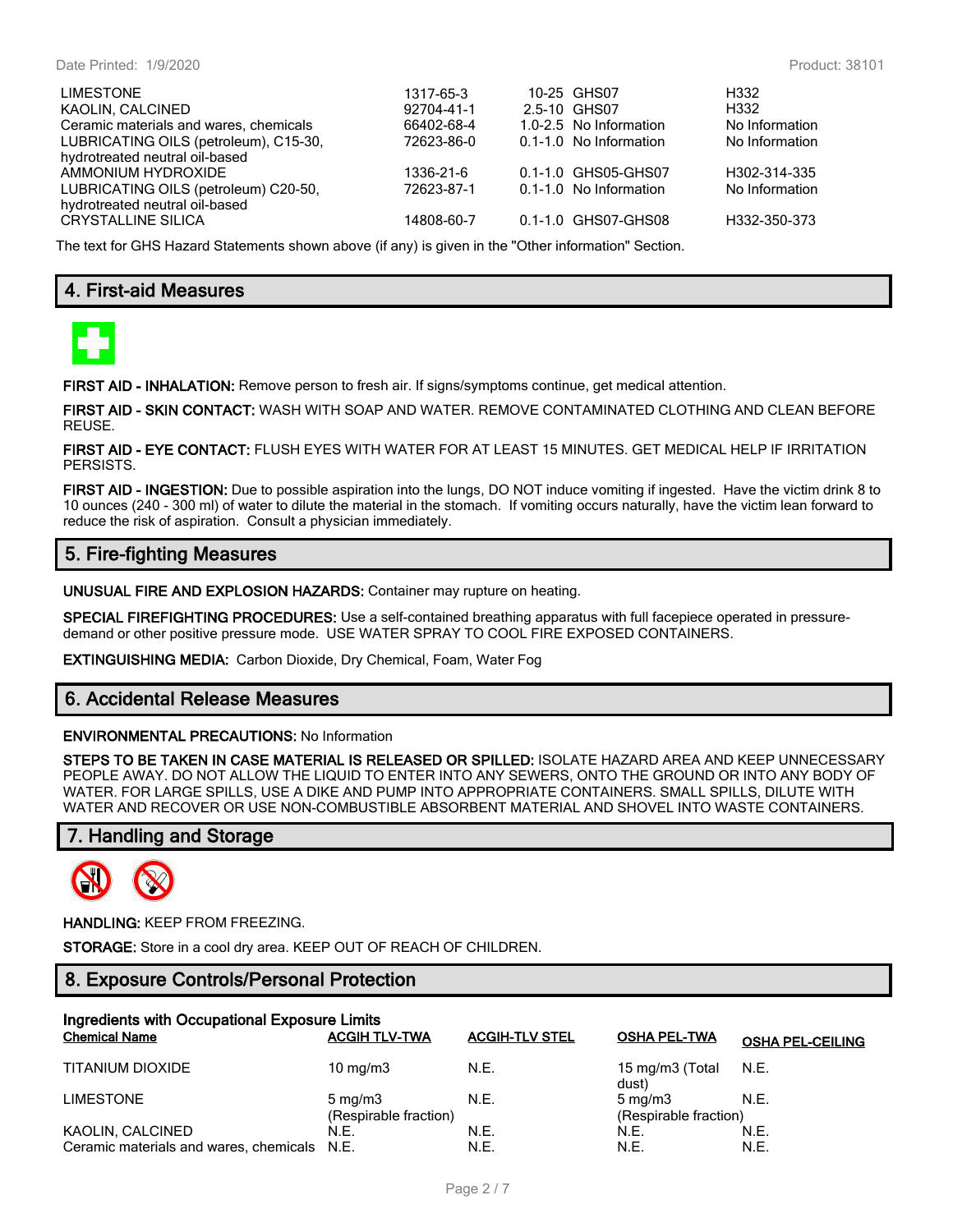| LUBRICATING OILS (petroleum), C15-30, 5 mg/m3        |                         | $10 \text{ mg/m}$ | $5 \text{ mg/m}$   | N.E. |
|------------------------------------------------------|-------------------------|-------------------|--------------------|------|
| hydrotreated neutral oil-based<br>AMMONIUM HYDROXIDE | 25ppm                   | 35 ppm            | N.E.               | N.E. |
| LUBRICATING OILS (petroleum) C20-50, 5 mg/m3         |                         | $10 \text{ mg/m}$ | $5 \text{ mg/m}$   | N.E. |
| hydrotreated neutral oil-based                       |                         |                   |                    |      |
| <b>CRYSTALLINE SILICA</b>                            | $0.05 \,\mathrm{mg/m3}$ | N.E.              | $0.1 \text{ mg/m}$ | N.E. |
|                                                      | (Respirable dust)       |                   | (Respirable dust)  |      |

**Further Advice: MEL = Maximum Exposure Limit OES = Occupational Exposure Standard SUP = Supplier's Recommendation Sk = Skin Sensitizer N.E. = Not Established**

#### **Personal Protection**



**RESPIRATORY PROTECTION:** In order to avoid inhalation of spray-mist and sanding dust, all spraying and sanding must be done wearing adequate respirator.



**SKIN PROTECTION:** Sensitive individuals should wear gloves to prevent repeated contact.



**EYE PROTECTION:** Safety glasses with side-shields



**OTHER PROTECTIVE EQUIPMENT:** No Information



**HYGIENIC PRACTICES:** Wash hands before eating, drinking, or smoking.

# **9. Physical and Chemical Properties**

| Appearance:<br>Odor:<br>Density, Ib/gal:<br>Freeze Point, °C:<br><b>Solubility in Water:</b><br>Decomposition temperature, °C | Thick White Liquid<br>Slight Ammonia Odor<br>$11.19 - 11.59$<br>No Information<br>No Information<br>No Information | <b>Physical State:</b><br><b>Odor Threshold:</b><br>pH:<br>Viscosity:<br>Partition Coefficient, n-octanol/<br>water: | Liguid<br>No Information<br>No Information<br>No Information<br>No Information |
|-------------------------------------------------------------------------------------------------------------------------------|--------------------------------------------------------------------------------------------------------------------|----------------------------------------------------------------------------------------------------------------------|--------------------------------------------------------------------------------|
| Boiling Range, °C:                                                                                                            | $98 - 104$                                                                                                         | <b>Explosive Limits, %:</b>                                                                                          | N/A                                                                            |
| <b>Combustibility:</b>                                                                                                        | Does Not Support Combustion                                                                                        | Flash Point, °C:                                                                                                     | Not Applicable                                                                 |
| <b>Evaporation Rate:</b>                                                                                                      | Slower Than Ether                                                                                                  | Auto-Ignition Temperature, °C                                                                                        | No Information                                                                 |
| <b>Vapor Density:</b>                                                                                                         | Lighter Than Air                                                                                                   | Vapor Pressure, mmHg:                                                                                                | No Information                                                                 |

(See "Other information" Section for abbreviation legend)

# **10. Stability and Reactivity**

**STABILITY:** THIS MATERIAL IS STABLE UNDER NORMAL STORAGE AND HANDLING CONDITIONS.

**CONDITIONS TO AVOID:** AVOID HIGH TEMPERATURES AND FREEZING.

**INCOMPATIBILITY:** No Information

**HAZARDOUS DECOMPOSITION PRODUCTS:** MAY GENERATE TOXIC OR IRRITATING COMBUSTION PRODUCTS. MAY GENERATE CARBON MONOXIDE GAS.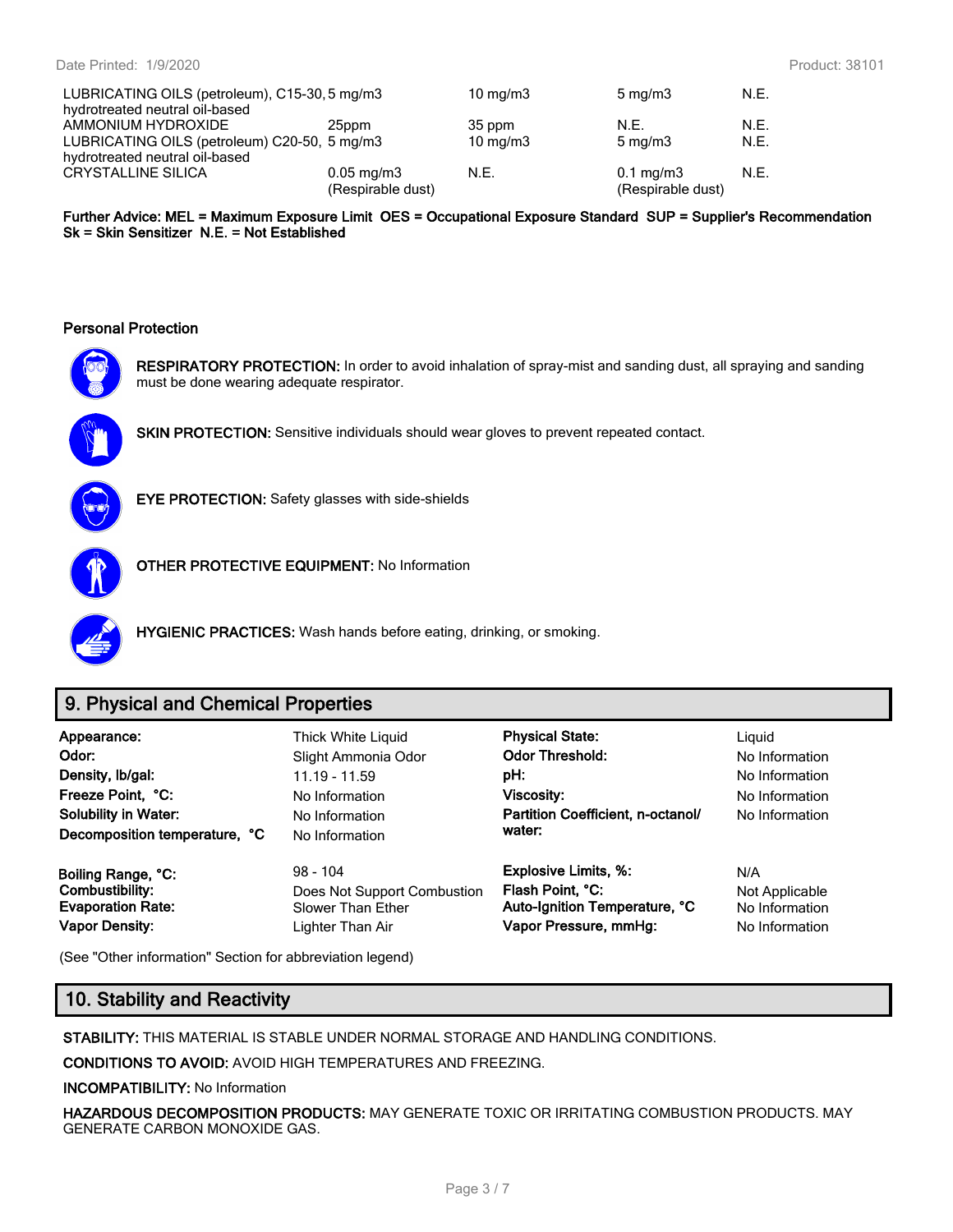# **11. Toxicological Information**



#### **Practical Experiences**

**EFFECT OF OVEREXPOSURE - INHALATION:** Inhalation may cause irritation to the respiratory tract (nose, mouth, mucous membranes). This product contains crystalline silica, which is considered a hazard by inhalation.

**EFFECT OF OVEREXPOSURE - SKIN CONTACT:** PROLONGED OR REPEATED CONTACT MAY CAUSE IRRITATION.

**EFFECT OF OVEREXPOSURE - EYE CONTACT:** MILD EYE IRRITANT.

**EFFECT OF OVEREXPOSURE - INGESTION:** May be harmful if swallowed. May cause gastrointestinal disturbance.

**EFFECT OF OVEREXPOSURE - CHRONIC HAZARDS:** Crystalline silica is known to cause silicosis, a noncancerous lung disease. Exposure is by route of inhalation. If material is in a liquid matrix it is unlikely to be inhaled.

**CARCINOGENICITY:** Crystalline silica has been classified by IARC and NTP as a carcinogen for humans (Group 1) from lab animal studies. Inhalation of crystalline silica can cause lung cancer. Under normal use conditions, such as brush, pad, or roller application, carcinogenic materials are suspended in a liquid matrix and are unlikely to be inhaled. Risk of cancer depends on duration and level of exposure from sanding surfaces or spray mist. When sanding or spraying product use (NIOSH/MSHA approved) respiratory protection.

**PRIMARY ROUTE(S) OF ENTRY:** Eye Contact, Ingestion, Inhalation, Skin Contact

#### **Acute Toxicity Values**

**The acute effects of this product have not been tested. Data on individual components are tabulated below**

| CAS-No.    | <b>Chemical Name</b> | Oral LD50           | Dermal LD50                  | Vapor LC50 |
|------------|----------------------|---------------------|------------------------------|------------|
| 13463-67-7 | TITANIUM DIOXIDE     | > 5,000 mg/kg (Rat) | $> 10,000$ mg/kg<br>(Rabbit) | $>20$ mg/L |
| 1317-65-3  | <b>LIMESTONE</b>     | 6,450 mg/kg (Rat)   | > 2,000 mg/kg<br>(Rabbit)    | $>20$ mg/L |
| 92704-41-1 | KAOLIN, CALCINED     | >2000 mg/kg         | >5000 mg/kg                  | $>20$ mg/L |
| 1336-21-6  | AMMONIUM HYDROXIDE   | 350 mg/kg (Rat)     | N.I.                         | N.I.       |

N.I. = No Information

# **12. Ecological Information**

**ECOLOGICAL INFORMATION:** No Information

## **13. Disposal Information**



**Product**

**DISPOSAL METHOD:** DO NOT DUMP INTO ANY SEWERS, ON THE GROUND, OR INTO ANY BODY OF WATER. ALL DISPOSAL METHODS MUST BE IN COMPLIANCE WITH ALL FEDERAL, STATE/PROVINCIAL, AND LOCAL LAWS AND REGULATIONS.

**STEPS TO BE TAKEN IN CASE MATERIAL IS RELEASED OR SPILLED:** ISOLATE HAZARD AREA AND KEEP UNNECESSARY PEOPLE AWAY. DO NOT ALLOW THE LIQUID TO ENTER INTO ANY SEWERS, ONTO THE GROUND OR INTO ANY BODY OF WATER. FOR LARGE SPILLS, USE A DIKE AND PUMP INTO APPROPRIATE CONTAINERS. SMALL SPILLS, DILUTE WITH WATER AND RECOVER OR USE NON-COMBUSTIBLE ABSORBENT MATERIAL AND SHOVEL INTO WASTE CONTAINERS.

## **14. Transport Information**

**SPECIAL TRANSPORT PRECAUTIONS:** Not Regulated by DOT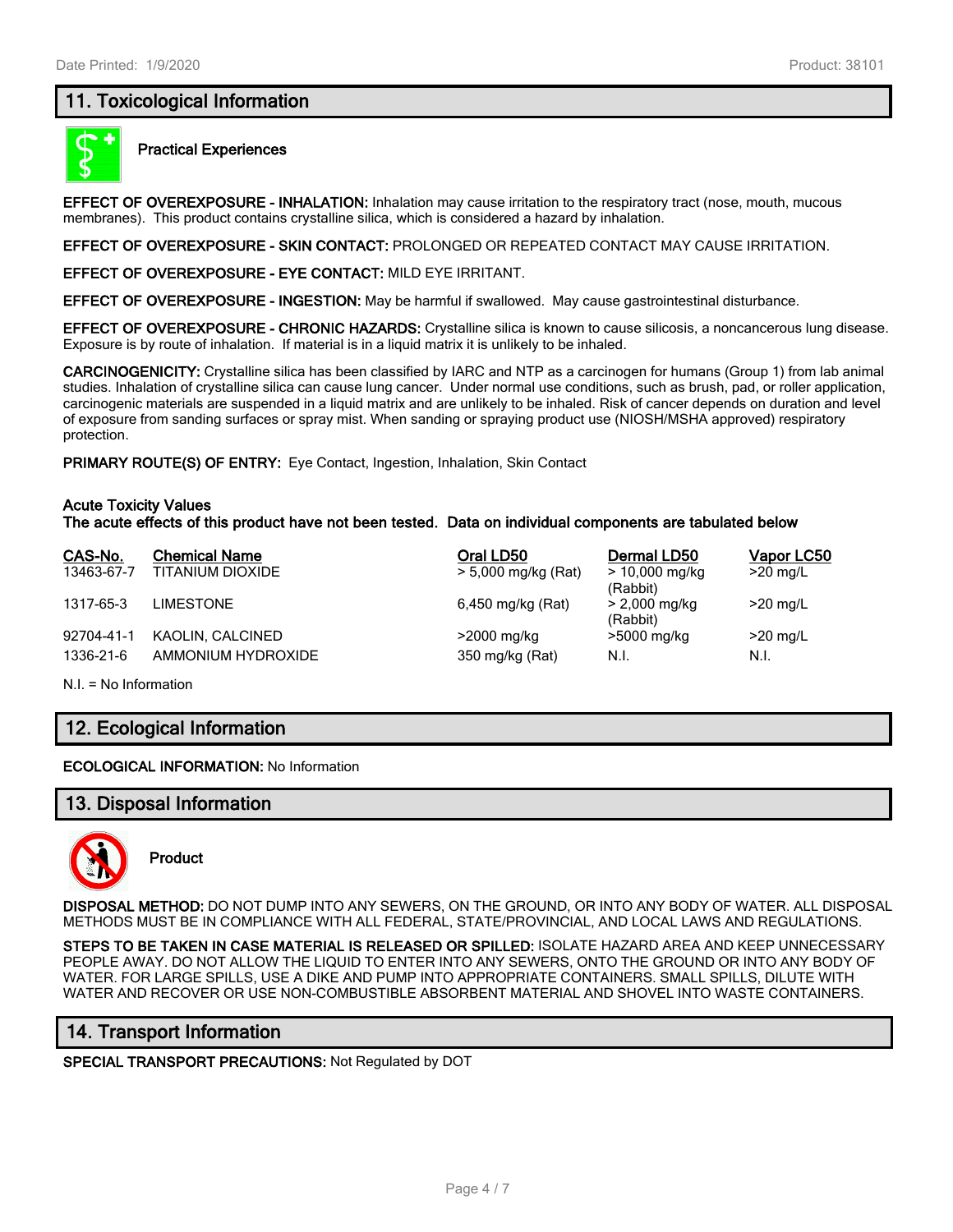| <b>DOT Proper Shipping Name:</b> | Not Regulated | <b>Packing Group:</b>   | Not Regulated  |
|----------------------------------|---------------|-------------------------|----------------|
|                                  |               | <b>Hazard SubClass:</b> | Not Regulated  |
| <b>DOT Technical Name:</b>       | Not Regulated | Resp. Guide Page:       | No Information |
| <b>DOT Hazard Class:</b>         | Not Regulated | DOT UN/NA Number:       | Not Regulated  |

# **15. Regulatory Information**

# **U.S. Federal Regulations:**

#### **CERCLA - SARA Hazard Category**

This product has been reviewed according to the EPA 'Hazard Categories' promulgated under Sections 311 and 312 of the Superfund Amendment and Reauthorization Act of 1986 (SARA Title III) and is considered, under applicable definitions, to meet the following categories:

Carcinogenicity, Specific target organ toxicity (single or repeated exposure)

#### **SARA SECTION 313:**

This product contains the following substances subject to the reporting requirements of Section 313 of Title III of the Superfund Amendment and Reauthorization Act of 1986 and 40 CFR part 372:

| <b>Chemical Name</b> |  |
|----------------------|--|
|                      |  |

AMMONIUM HYDROXIDE 1336-21-6

#### **TOXIC SUBSTANCES CONTROL ACT:**

This product contains the following chemical substances subject to the reporting requirements of TSCA 12(B) if exported from the United States:

No TSCA components exist in this product.

# **U.S. State Regulations: NEW JERSEY RIGHT-TO-KNOW:**

The following materials are non-hazardous, but are among the top five components in this product.

| <b>Chemical Name</b>   | CAS-No.     |
|------------------------|-------------|
| WATER                  | 7732-18-5   |
| <b>ACRYLIC POLYMER</b> | Proprietary |

## **PENNSYLVANIA RIGHT-TO-KNOW**

The following non-hazardous ingredients are present in the product at greater than 3%.

**Chemical Name CAS-No.** WATER 7732-18-5 ACRYLIC POLYMER **Proprietary** Proprietary

**Chemical Name CAS-No.**

# **International Regulations: As follows -**

#### **CANADIAN WHMIS:**

This MSDS has been prepared in compliance with Controlled Product Regulations except for the use of the 16 headings.

**WHMIS Class** No Information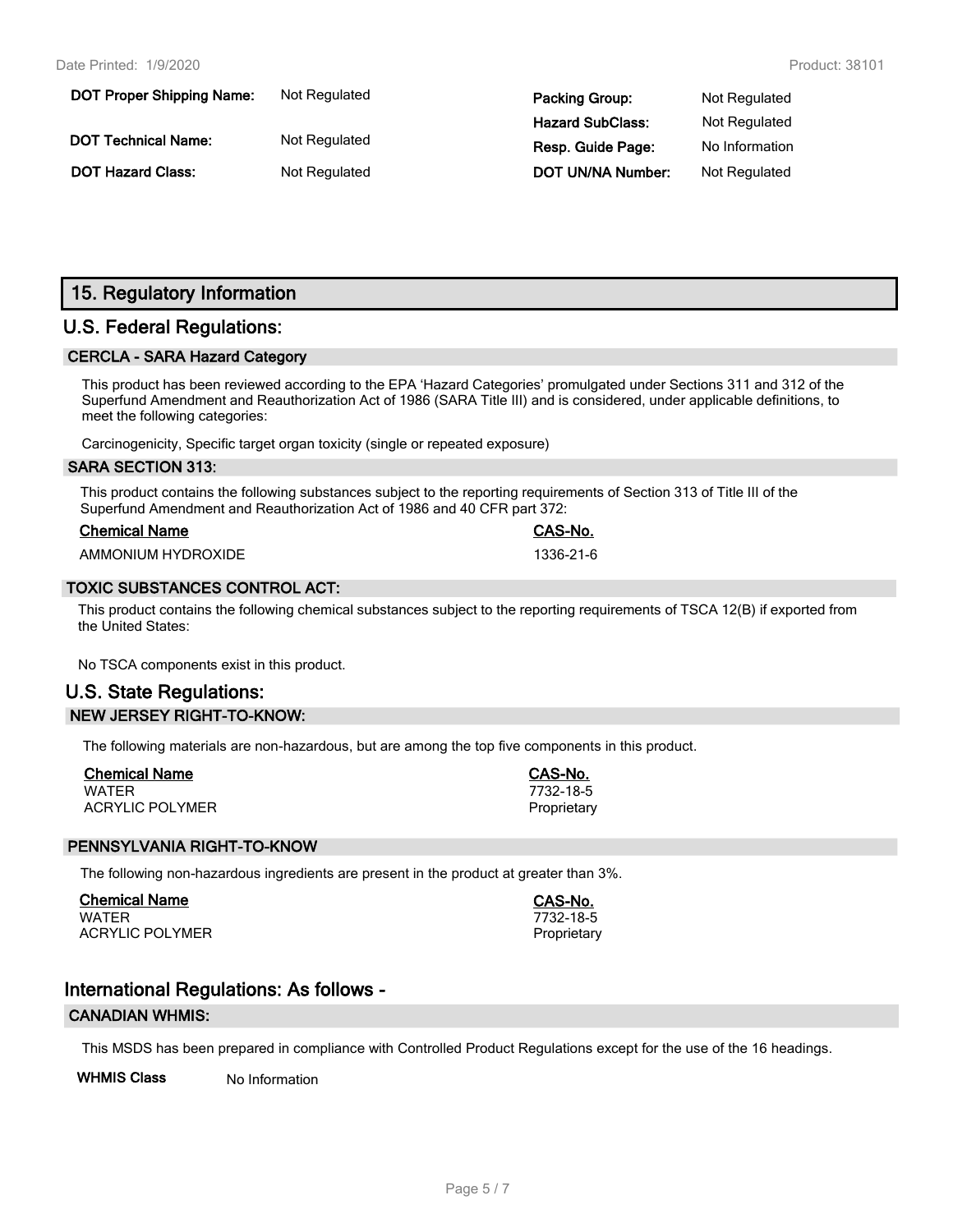## **16. Other Information**

| <b>Revision Date:</b>       |      | 1/7/2020                     |                                                                                                                                                                                                             |                    |  | <b>Supersedes Date:</b>     | 1/7/2020 |  |
|-----------------------------|------|------------------------------|-------------------------------------------------------------------------------------------------------------------------------------------------------------------------------------------------------------|--------------------|--|-----------------------------|----------|--|
| <b>Reason for revision:</b> |      |                              | <b>Revision Description Changed</b><br><b>Product Composition Changed</b><br>Substance and/or Product Properties Changed in Section(s):<br>01 - Product Information<br>09 - Physical & Chemical Information |                    |  |                             |          |  |
| Datasheet produced by:      |      | <b>Regulatory Department</b> |                                                                                                                                                                                                             |                    |  |                             |          |  |
| <b>HMIS Ratings:</b>        |      |                              |                                                                                                                                                                                                             |                    |  |                             |          |  |
| Health:                     | $*1$ | <b>Flammability:</b>         | 0                                                                                                                                                                                                           | <b>Reactivity:</b> |  | <b>Personal Protection:</b> | N.I.     |  |

#### **Text for GHS Hazard Statements shown in Section 3 describing each ingredient:**

| H302              | Harmful if swallowed.                                              |
|-------------------|--------------------------------------------------------------------|
| H <sub>3</sub> 14 | Causes severe skin burns and eye damage.                           |
| H332              | Harmful if inhaled.                                                |
| H335              | May cause respiratory irritation.                                  |
| H350              | Suspected of causing cancer.                                       |
| H373              | May cause damage to organs through prolonged or repeated exposure. |

## **Icons for GHS Pictograms shown in Section 3 describing each ingredient:**



Legend: N.A. - Not Applicable, N.E. - Not Established, N.D. - Not Determined

The information on this sheet corresponds to our present knowledge. It is not a specification and it does not guarantee specific properties. The information is intended to provide general guidance as to health and safety based upon our knowledge of the handling, storage, and use of the product. It is not applicable to unusual or non-standard uses of the product where instructions and recommendations are not followed.